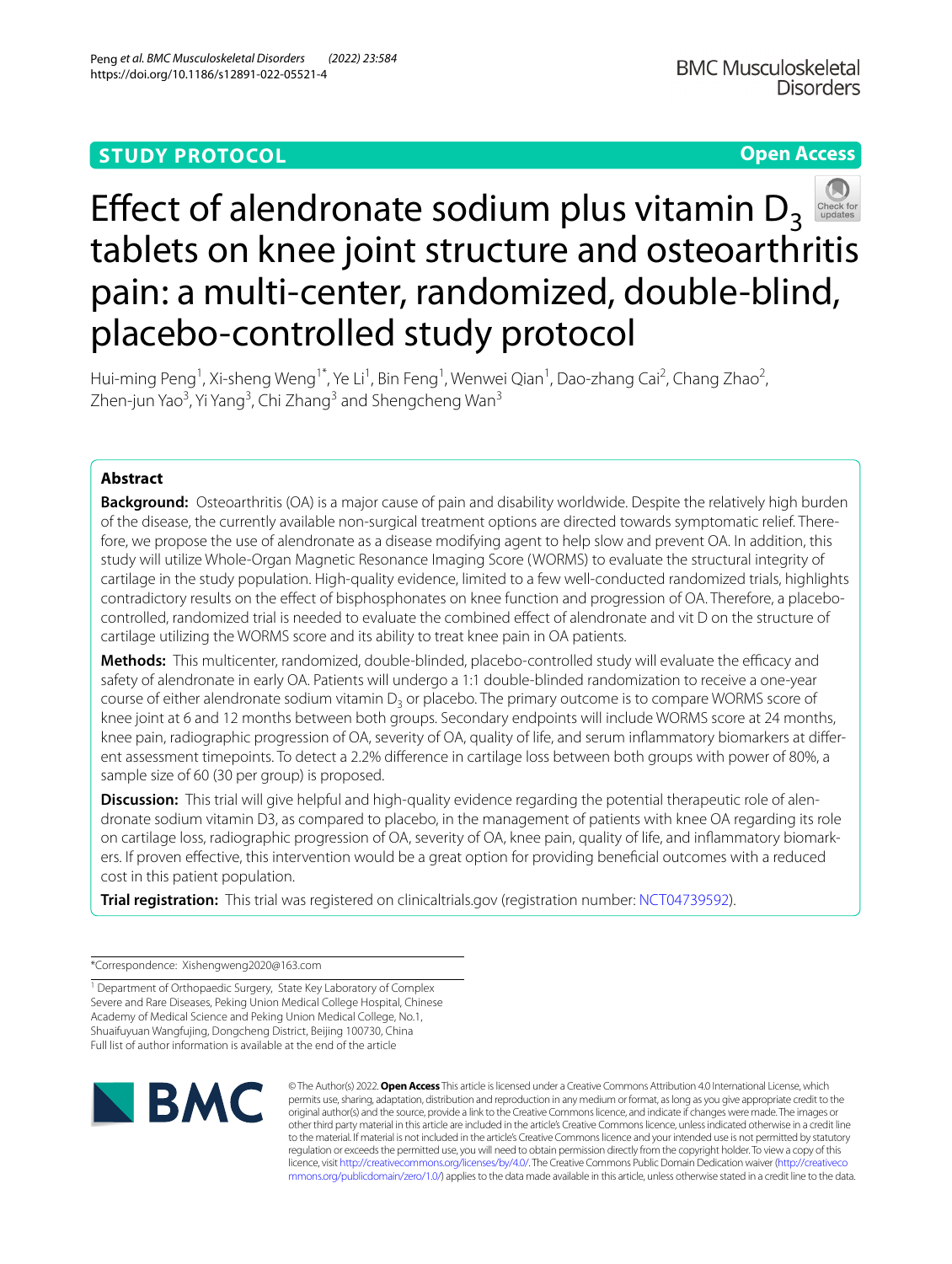**Keywords:** osteoarthritis, pain, alendronate, vitamin D3, trial

## **Background**

Osteoarthritis (OA) is a major cause of pain, functional limitations, and disability worldwide [[1](#page-6-0)]. The hip and knee joints are the most common sites of OAassociated disability worldwide [[2](#page-6-1)]. The causes of pain and mechanical dysfunction in osteoarthritis (OA) remain unclear, and previous research have suggested multifactorial causes [\[3](#page-6-2)–[6\]](#page-6-3). Injury to one component of the joint leads to a cascade of injuries that lead to further joint dysfunction and clinical manifestations of OA. Currently, only a few features, such as joint space narrowing and osteophytes can be detected on standard radiographs, and determining the severity of disease is limited. Therefore, a broader imaging assessment scale is needed to correctly evaluate joint structural integrity and its role in the symptomatic manifestations of OA.

The Whole-Organ Magnetic Resonance Imaging Score (WORMS) is a good semi-quantitative tool for the study of knee osteoarthritis (KOA). The WORMS score includes cartilage signal and morphology, subchondral bone marrow abnormalities, subchondral cysts, subchondral bone wear, marginal osteophytes, and other features which can comprehensively analyze the morphology and structure of knee OA. The WORMS scoring system requires magnetic resonance imaging (MRI), which not only has no ionizing radiation, but also avoids the morphological aberration, amplifcation, and superposition seen with computer tomography. More importantly, MRI is well suited for evaluating joint tissues such as cartilage, meniscus, and ligaments, giving it great potential as an imaging tool for the entire joint. The knee MRI scans will be taken using a 1.5-T whole-body MRI unit with a transmit-receive coil. The same scanning unit will be used for all participants in the study center. The sequence and parameters of the used MRI unit is provided in (Supplementary Table [1](#page-6-4)).

For osteoarthritis (OA), current treatments focus on symptomatic relief, but many patients do not achieve adequate pain control [[7\]](#page-6-5). In addition, despite the high prevalence of OA, there are currently no approved disease-modifying drugs (DMOADs) for OA that would help prevent the joint damage seen along the course of the disease. Therefore, the development of a novel and efective treatment is necessary.

Bisphosphonates are a class of drugs commonly used to treat osteoporosis due to their ability to inhibit osteoclast-mediated bone loss. Several studies have reported favorable results of bisphosphonates as a potential treatment option in osteoarthritis. In animal studies, bisphosphonates (alendronate, tiludronate) have demonstrated the ability to slow the progression of OA-related structural damage [\[8–](#page-6-6)[10\]](#page-6-7). Similarly, a clinical study found that the use of bisphosphonates (including ibandronate, pamidronate, risedronate, and zoledronate) to be associated with a 26% reduction in the risk of knee replacement in older women [\[11](#page-6-8)].

In 2017, a meta-analysis was conducted to compare the efficacy of bisphosphonates to placebo in patients with knee OA in terms of knee pain, radiographic progression, and adverse events [\[12](#page-6-9)]. Based on the analysis of seven randomized controlled trials, no statistically signifcant diferences were noted between both groups regarding knee pain and function, radiographic progression, or adverse events. However, no subgroups analyses were reported regarding the type of bisphosphonate, dose or route, assessment timepoint, or measurement scale.

During the frst 3 years of observation, alendronate which was most commonly used  $(>60%)$  in the Osteoarthritis Initiative (OAI)  $[13]$  $[13]$  showed a reduction in knee pain for the women taking the medication. Additionally, joint space narrowing (JSN) decreased over time in bisphosphonate users. Alendronate has also been found to delay progression of spinal osteophytes and disc space narrowing suggesting it may be able to slow the progression of spinal osteoarthritis [[14](#page-7-1)].

High-quality evidence, limited to a few well-conducted randomized trials, highlights contradictory results on the efect of bisphosphonates (of diferent doses and administration routes) on knee function and disease progression in patients with knee OA [\[15](#page-7-2)[–17](#page-7-3)]. Furthermore, another ongoing multicenter, randomized, double-blinded, placebo-controlled trial will compare the efficacy of annual infusions of zoledronate to placebo in terms of knee joint structural changes and knee pain in patients with knee OA  $[18]$  $[18]$ ; however, the results are expected in 2022-2023. Therefore, and based on the above-mentioned observations, we are willing to conduct this randomized, placebo-controlled trial to determine the efect of combined alendronate sodium with vit D on the knee joint structure, knee pain, radiographic grade of OA, quality of life (QOL), and severity of OA in patients with knee OA and MRI evidence of bone marrow edema-like lesions since they show greater response to bisphosphonates [\[19](#page-7-5)].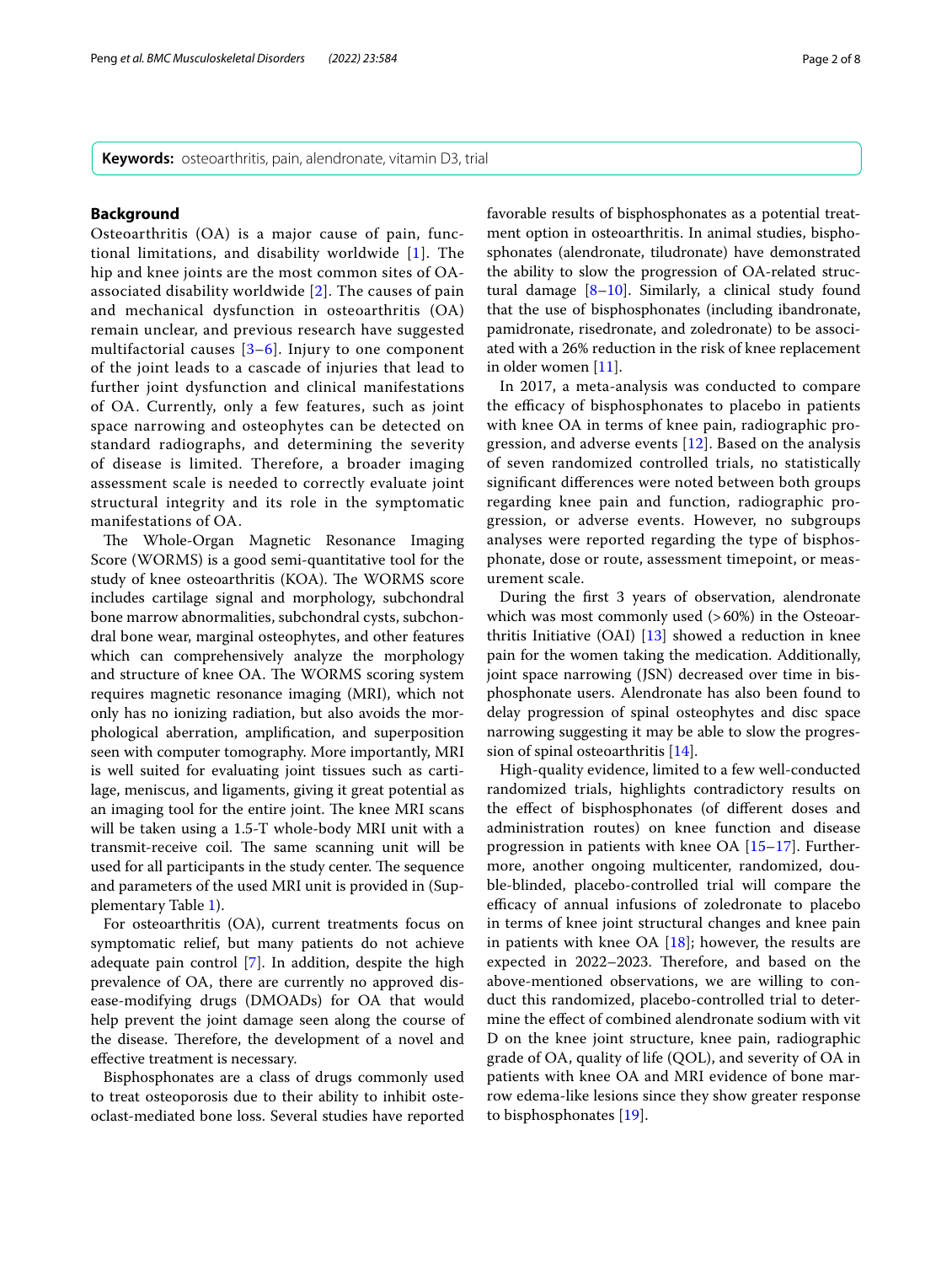#### **Trial objectives**

This designed randomized controlled trial will explore the efficacy of alendronate sodium vitamin  $D_3$  compared to placebo on the improvement of joint structure and pain in patients with knee osteoarthritis. Our primary hypothesis is that there will be a signifcant improvement in the joint structure, as measured by the WORMS scale, in favor of alendronate at each assessment timepoint. Our secondary hypothesis is that there will be a signifcant improvement in knee pain, severity of OA, and quality of life, as well as a signifcant reduction in the level of infammatory biomarkers, among patients assigned to the alendronate sodium vitamin D3 as compared to those given placebo.

# **Methods/design**

### **Study design and setting**

This is a multicenter, randomized, double-blinded, placebo-controlled study. Upon obtaining Institutional Review Board (IRB)- Ethics Committee's approval (from each corresponding included center), recruitment of patients will begin. The study is scheduled to start on May 1, 2021, with a completion date on December 31, 2022. Patients will undergo a 1:1 double-blinded randomization to receive a one-year course of alendronate sodium vitamin  $D_3$  tablets (Gubangjia, The CSPC Ouyi Pharmaceutical Co., Ltd. Shijiazhuang, China) or placebo. The use of Tylenol for pain control will be permitted during the trial; however, it will be monitored and reported for future analysis. In addition, Vitamin D and calcium supplementation will be allowed for usage by study participants. The use of unmarketed drugs or other investigational drugs will be prohibited during the study period; otherwise, such patients will be excluded. Other bisphosphonates (such as zoledronic acid, risedronic acid, etc.) will be prohibited during the study period. Non-steroidal anti-infammatory drugs and other topical drugs with analgesic efects will be prohibited during the study period. This study will be carried out in three domestic hospitals (Peking Union Medical College Hospital, Zhongshan Hospital of Fudan University, and The Third Affiliated Hospital of Southern Medical University) with a follow-up period of 2 years.

# **Eligibility criteria**

# *Inclusion criteria*

Patients will be eligible for inclusion if they are consistent will all of the following criteria: (1) adult patients (50–75 years of age) with signifcant knee pain (defned as pain score  $\geq$  40 mm on the 100mmVAS scale), (2) having a diagnosis of knee osteoarthritis per the diagnostic criteria of the American College of Rheumatology (ACR) and the Chinese Orthopedic Association, and (3) having a radiographic Kellgren-Lawrence grade I or II knee OA and MRI fndings of bone marrow edema-like lesions. The inclusion of bone marrow edema-like lesions (identifed by high bone turnover through MRI) is because they are associated with greater response to bisphosphonates [[19\]](#page-7-5).

# *Exclusion criteria*

Patients will be excluded if they have one of the following criteria: (1) having any forms of active arthritis (such as rheumatoid arthritis or other infammatory arthritis), (2) users of non-steroidal anti-infammatory drugs (NSAIDs) and central analgesics (such as opioids) within two weeks or other study drug or device within 30 days before randomization or within the drug half-life (whichever is longer), (3) evidence of abnormal liver function tests (ALT or AST; at least a 1.5-fold increase above the upper limit of normal), (4) having renal dysfunction, osteomalacia, or creatinine clearance<35 mL/min, (5) having serious heart disease, endocrine, digestive, mental, nervous system diseases, cancer, or serious illnesses with a life expectancy of less than two years, (6) pregnancy or breast-feeding, (7) having active ulcers, history of upper gastrointestinal bleeding, or esophageal motility disorders, (8) having fracture within 6 months of study initiation, (9) tobacco addiction or alcohol abuse, (10) having allergy or contraindication to study medications, (11) contraindications to MRI or X-rays exposure, (12) planned joint replacement within the study period, or (13) having poor dental health or scheduled dental surgery before or during the study period.

## **Patient recruitment**

According to the principle of fair distribution of burden and beneft, relevant information will be released through a participant recruitment announcement $\rightarrow$  prospective participants will read the study introduction  $\rightarrow$  informed consent will be obtained from eligible individuals  $\rightarrow$  selected participants will then undergo randomization to receive the treatment or placebo.

# **Randomization and blinding**

Randomization will be performed using a variable-sized block (sizes of 4, 8, and 12), computer-generated randomization procedure to ensure equal number of participants within each treatment arm. The execution of block randomization will be done by the SAS software, where a diferent block will be implemented each time the value within the parenthesis of the ranuni function of the macro set reaches zero. The assignments will be blinded to both the investigators and study participants and concealed within sealed, fully opaque envelops. Of note, emergency unblinding will only be allowed in critical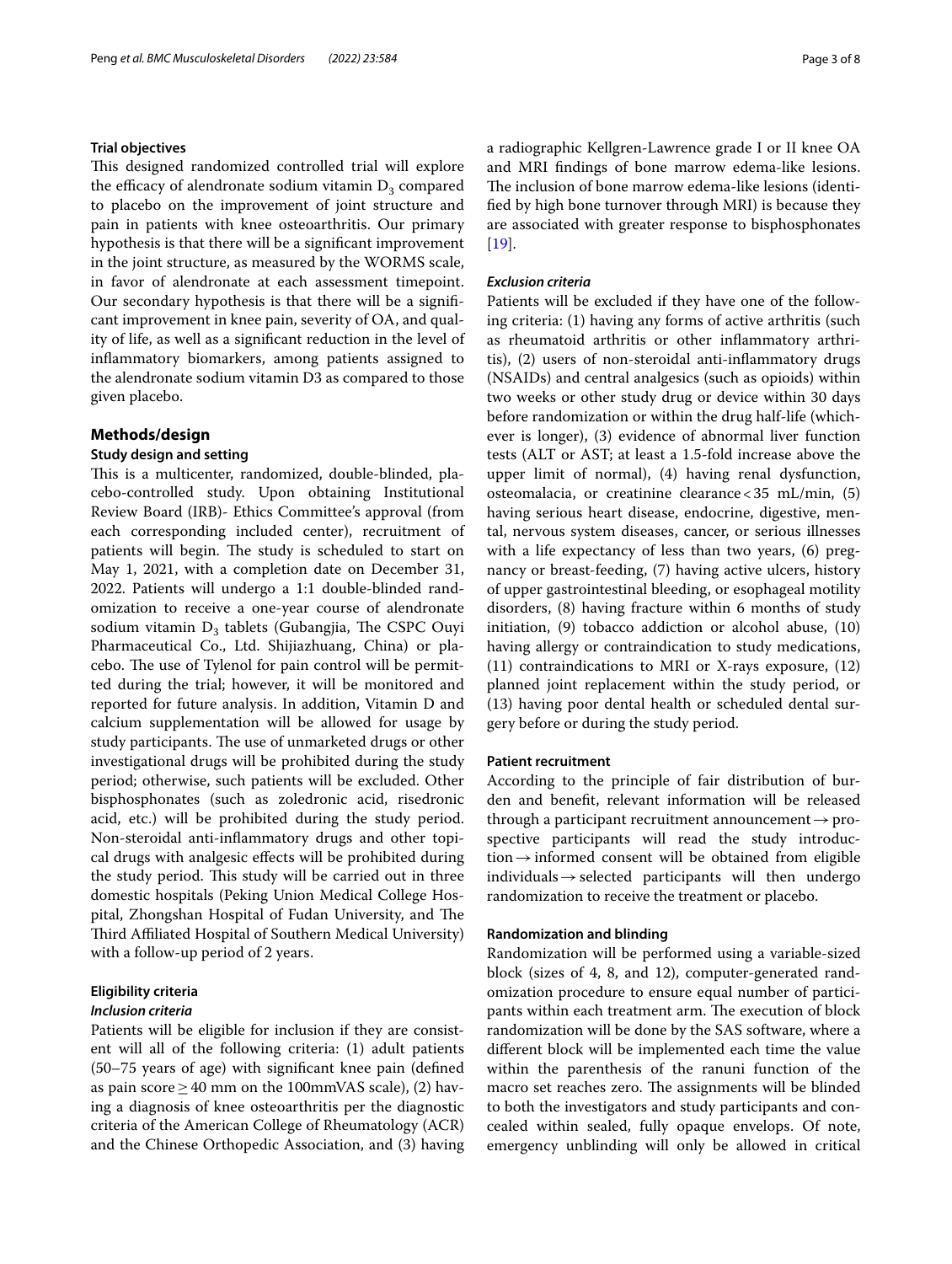situations where the safety of included participants is afected.

Allocation concealment will be ensured with the use of sequentially numbered, opaque, sealed envelopes within containers. There will be a coordinating center for this particular step and a particular study personnel will carry out the allocation of patients.

# **Outcome measures**

# *Primary outcome*

Our primary outcome is to determine the improvement in knee structure following each intervention using an MRI-based scale named the Whole-Organ Magnetic Resonance Imaging Score (WORMS) scale at 6 and 12 months after treatment allocation  $[20]$  $[20]$  $[20]$ . The WORMS scale is designed to determine the status of the knee joint in patients with OA in respect to fourteen independent articular features. Five out of the 14 features are related to the articular surfaces, and they include: (1) cartilage signal and morphology, (2) subarticular bone marrow abnormality, (3) subarticular cysts, (4) subarticular bone attrition, and (5) marginal osteophytes. In addition, all of these features are further evaluated in 15 diferent regions divided by anatomical landmarks in a fully-extended knee (Supplementary Fig. [1\)](#page-6-10). For the purposes of our research, we will focus on cartilage signal and morphology. This feature is scored based on only 14 articular surface regions (excluding region S), with a score ranging from 0 to 6 on an 8-point scale (Supple-mentary Fig. [2\)](#page-6-11). The WORMS scoring system for cartilage includes 0=normal cartilage thickness and signal,  $1=$ normal cartilage thickness but with increased signal,  $2=a$  partial-thickness defect of  $<1$  cm in the greatest width,  $2.5 = a$  full-thickness focal defect of <1 cm in the greatest width,  $3=$ multiple regions having partialthickness defects alternating with regions of normal thickness or defects  $>1$  cm,  $4=$  diffuse partial-thickness defects, 5=multiple regions of full-thickness defects or  $defects > 1$  cm, and  $6=$  diffuse full-thickness defects, with an overall score ranging from 0 to 84.

# *Secondary outcomes*

We have seven pre-identifed secondary outcomes: WORMS score (at 24 months), pain intensity (at 2, 4, 8, and 12 weeks after enrollment), quality of life (QOL), bone density, risk of knee replacement, severity of knee OA, and estimation of infammatory biomarkers.

- 1- The structure of knee joint will be measured using the WORMS scale at 24 months after treatment.
- 2- Knee pain will be measured in both groups at 2, 4, 8, and 12 weeks after enrollment using the 100 mm visual analogue scale (VAS), which has already

been shown to be valid and reliable in measuring pain [\[21\]](#page-7-7). Overall ratings range from 0 to 100 mm, where 0–4 mm indicate no pain, 5–44 mm indicate mild pain, 45–74 mm indicate moderate pain, and 75–100 mm indicate severe pain.

- 3- Quality of life in both groups will be assessed at 3, 6, and 12 months after enrollment using the previously validated Chinese version of the SF-36 questionnaire [[22\]](#page-7-8), which is used to measure health status based on eight categories: (1) physical activity, (2) social activity, (3) physical role, (4) energy and emotional status, (5) mental health, (6) vitality, (7) body pain, and (8) general health. The overall score ranges from  $0-100$ , with higher scores refecting better health-related QoL  $[23]$  $[23]$  $[23]$ . This version of the SF-36 questionnaire shows comparable validity and reliability to the original version.
- 4- Bone density of the lumbar spine and the hip and knee joints will be carried out using dual-energy x-ray absorptiometry (DXA) at 12 and 24 months after enrollment. Bone density data will be obtained using a Prodigy DXA scanner (GE Healthcare, Madison, USA) and the obtained data will be analyzed according to the manufacturer's software. The lumbar spine (L1-L4) and the hip (particularly the femur neck and total hip) will be scanned in the supine position using posteroanterior projections.
- 5- The risk of knee replacement will be evaluated based on a set of baseline and clinical variables and then incorporated into a multivariable logistic regression model to identify signifcant predictors of knee replacement in patients with OA.
- 6- Severity of OA will be measured at 12 and 24 months after enrollment using the Kellgren-Lawrence grading scale  $[24]$ . The scores of this grading scale range 0 to 4, where 0 indicates no features of OA, 1 indicates questionable osteophytes, 2 indicates defnite osteophytes without narrowing in the joint space, 3 indicates defnite osteophytes with moderate narrowing, and 4 indicates defnite osteophytes with severe narrowing.
- 7- The serum level of the following inflammatory biomarkers will be measured at 3, 6, and 12 months after enrollment: interleukin (IL)-6, tumor necrotic factor (TNF)-alpha, erythrocyte sedimentation rate (ESR), and C-reactive protein (CRP).

# **Safety analysis**

Based on the SAS dataset, Cox proportional risk model will be used to calculate and compare the hazard ratios (HR values) between the two groups for most of the safety endpoints. Poisson regression or negative binomial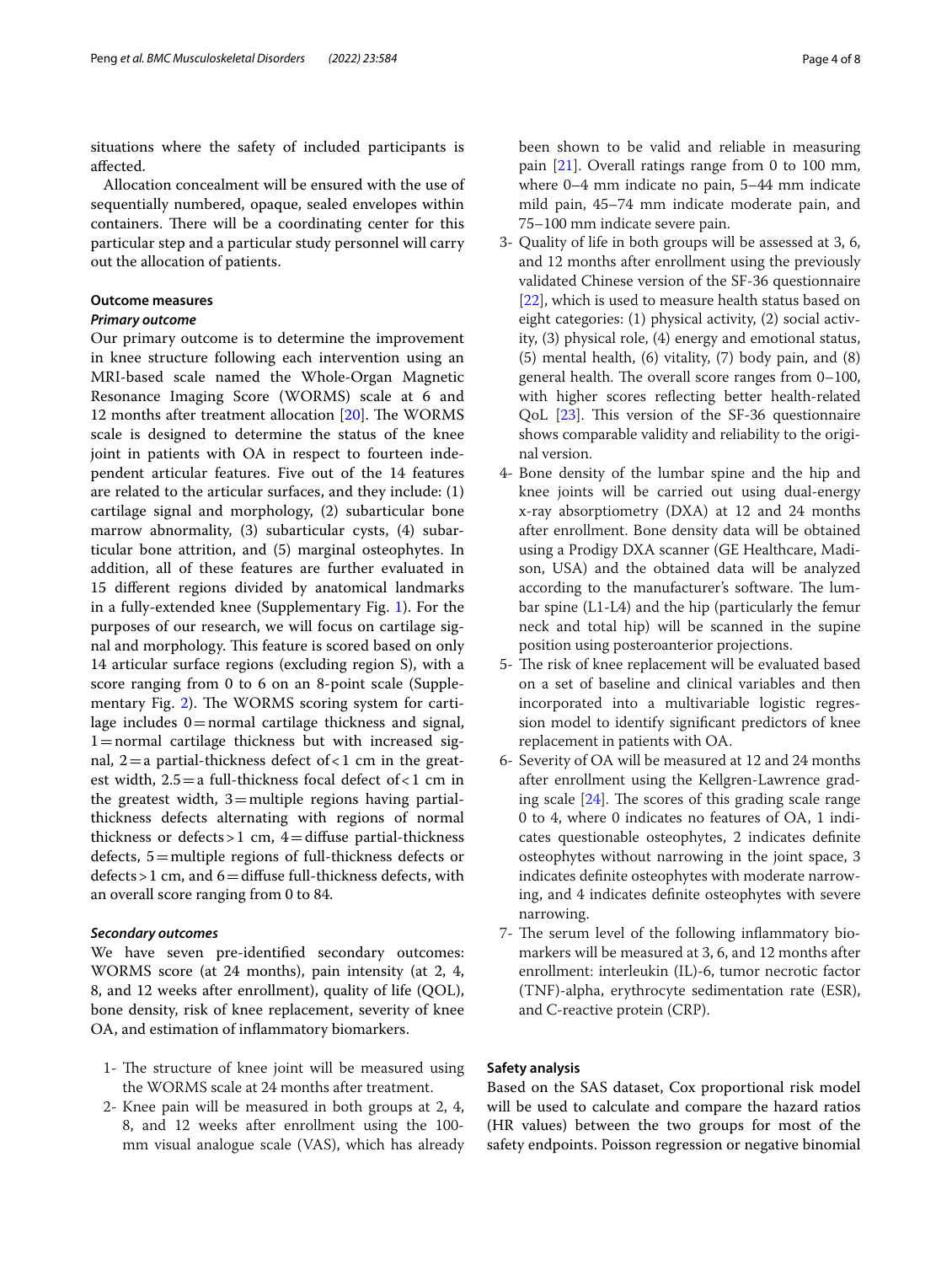regression will be used to better ft the rare events. Adverse events and serious adverse events will be listed separately and analyzed in summary. In each treatment group, the number and percentage of adverse events will be summarized by tissue and organ category. All deaths and serious adverse events will be described in detail using case narrative style.

## **Sample size calculation**

Based on a previous observation, the mean annual loss of the medial tibial cartilage volumes in knee OA patients is 4.5%  $[25]$  $[25]$ . The monthly intake of vitamin D (50,000 IU) would result in a serum vitamin D3 level>60 nmol/L [[26\]](#page-7-12), and this, in turn, has been reported to correlate with a 2.2% annual absolute reduction in cartilage loss [[27\]](#page-7-13). This can be translated into a risk reduction of  $22\%$ for knee replacement over a period of 2 years [\[28\]](#page-7-14). Our sample size calculation was conducted based on Cohen's formula [[29](#page-7-15)]. With a power level of 80% and alpha level of 0.05, 60 participants (30 in each group) were required to detect a 2.2% between-group diference in terms of medial tibial cartilage loss (WORMS scale) during the second assessment time-point (12 months). Losses to follow-up were not considered in our initial sample size calculation (*NCT04739592*); however, given the fact that both interventions will be administered for a year and patients will be followed up for 2 years after enrollment, we anticipate that around 10% will be lost to follow-up each year, so we increased our fnal sample size to 220 participants (110 in each group).

## **Statistical analysis**

Retrieved data from each patient in both groups will be recorded at baseline and at each follow-up assessment period using Excel, which will then be entered into a software for analysis after the fnal assessment point has been met. All statistical analysis will be conducted by a thirdparty (not involved with our research in any way) using the Statistical Analysis System (SAS) Software for Windows (version 9.4, *SAS institute, USA*).

Baseline demographic and clinical variables will be presented in the form of number and percentages for categorical variables, while continuous variables will be presented as means and standard deviations (SD) or median and range if the data were normal or skewed, respectively.

Our primary outcome will be analyzed with the intention-to-treat (ITT) analysis and reported as the mean difference (MD) and corresponding 95% confdence interval (CI) in cartilage-WORMS score between the intervention and control groups using Student's t-test. Secondary outcomes will then be analyzed at the fnal assessment. Pain will be analyzed as a categorical outcome using the chi-square test, while the diferences in continuous determinants of pain (baseline variables) will analyzed using MANOVA test. The QoL will be analyzed and reported as the mean diference and its corresponding 95% CI between both interventions using t-test. Bone density and osteoporosis severity (measured by the Kellgren-Lawrence scale) will be analyzed as categorical outcomes (normal, low density, osteoporosis) using the Chi-square test. Meanwhile, diferences in serum levels of infammatory biomarkers between both groups will be measured using t-test. In order to account for missing data, survival analyses will be conducted while implementing the "last-observation carried forward" approach. Such data will be presented in Kaplan–Meier curves, showing the numbers of patients analyzed at each assessment timepoint. A *p*-value of less than 0.05 will indicate statistical signifcance.

# **Ethics and dissemination**

# *Informed consent*

Before conducting activities related to the study, an investigator will verbally describe the information regarding the study and treatment medications to the patient, as well as provide written information that can be easily read and understood by the participant. An informed consent form with the subject's name and date will be obtained before allocation to treatment arms. The written informed consent will also be signed and dated by the investigator obtaining the informed consent. All patients will be informed that they can refuse to participate in the study and withdraw from the study at any time without afecting their medical care. Each patient will receive notifcation that information regarding their medical conditions will be collected and recorded and maintained in strict confdential manner and will only be used for research purposes.

#### *Criteria for discontinuing allocated interventions*

Patients who fail to complete the clinical protocol will be considered a dropout of the clinical study. Cases of attrition shall be recorded in detail, and the case report form (CRF) will be kept for future reference. Patients may withdraw spontaneously from the study at any time for any reason without consequences. An investigator may end the patient's participation if they do not complete follow-up visits or comply with medication treatments. The study will be terminated if signifcant deviations occur in the design or implementation of the clinical study scheme which makes it difficult to evaluate drug effect. The study will be halted if ordered by the National Medical Products Administration or the researchers decide it is necessary to stop the trial.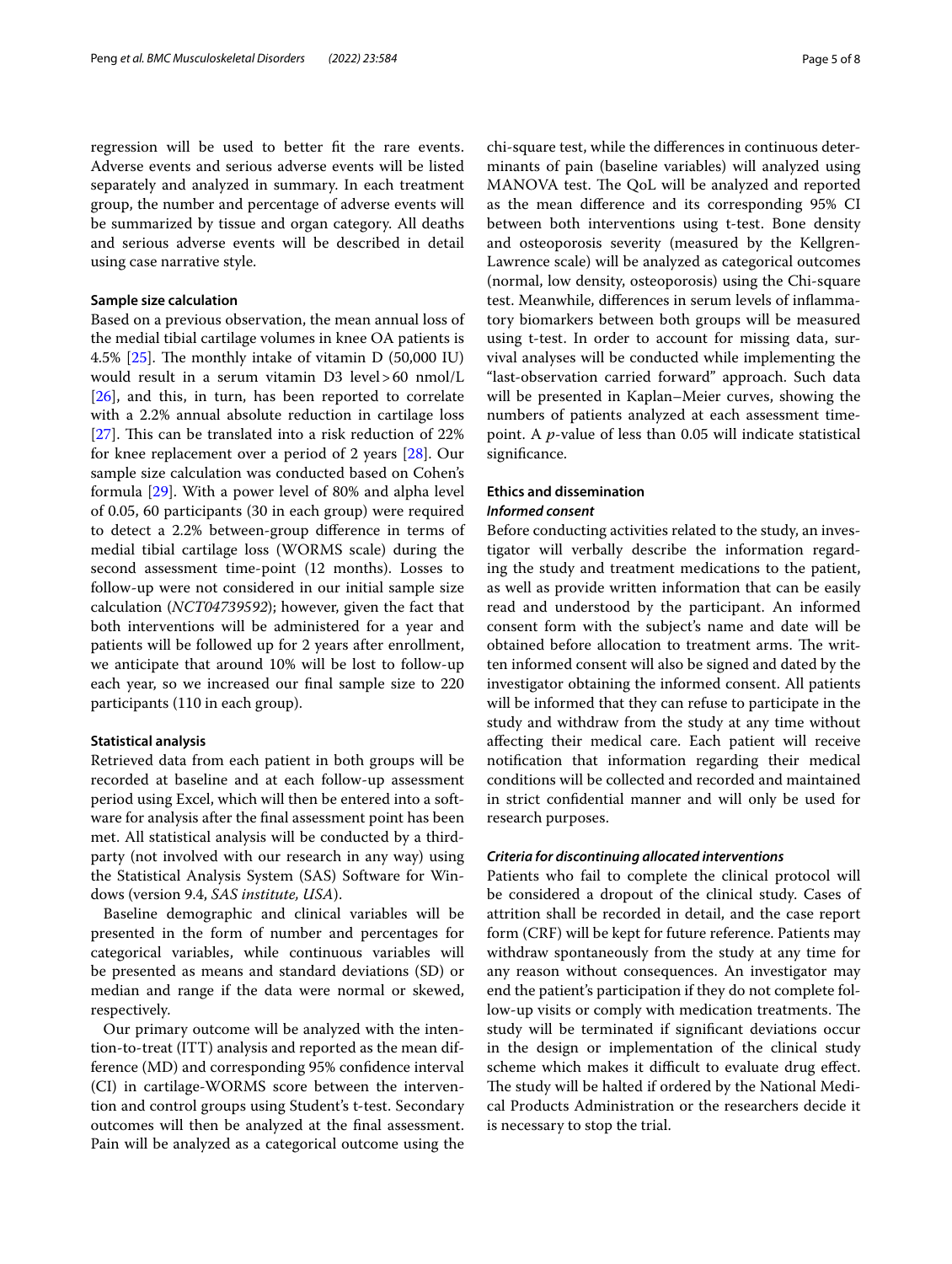### *Adverse Events (AEs)*

All information regarding adverse events, whether mentioned by the patient, found by the investigator, or found through physical examination, laboratory examination, or other means, shall be recorded on the adverse events page of the case report form and shall be handled and reported in accordance with applicable regulations. The fnal clinical study report will include the adverse event reports.

The safety of all subjects receiving at least one dose will be evaluated, and all of the following events will be recorded: adverse events (AEs), serious adverse events (SAEs), death, stroke, discontinuation of medication for any reason, laboratory abnormalities, changes in vital signs, changes in physical examination, etc. Adverse events are to be recorded from the beginning of randomization through the 12 months of enrollment or until the last follow-up. If an adverse event occurs, the adverse event will be treated as appropriate until resolution.

If an adverse event occurs to a subject during the study period, it will be up to the subject's physician to determine whether the event was associated with the study and was indeed caused by the study drug. The patient will receive prompt and appropriate treatment under the care of their doctor. Each patient in the clinical study will be insured and all expenses incurred during participation in the study will be reimbursed.

## *Confdentiality*

Safeguards will be taken to maintain strict confdentiality of all patients and specifc research identifcation codes will be used for each participant. The principal investigator will safeguard all research data after completion of the study in accordance to research guidelines. The research team will have access to the identifcation codes only during the study. No patient identifcation information will be reported in the publication.

#### *Data management*

The case report form (CRF) will be completed by the investigator at the time of initiation of treatment and each follow-up visit. All case report forms will be collected by the electronic data acquisition system (EDC) and reviewed by the clinical supervisor. The forms will then be submitted to the data manager for compilation of data.

The CRF is designed to ensure all data specified in the test protocol are collected to meet the requirements of statistical analysis. Guidelines for flling in the corresponding CRF will be established and followed by each investigator to maintain uniformity. Establish logical verifcation according to the design instructions of the database, and put it into use after User Acceptance Testing (UAT) is qualifed.

Data administrators, clinical inspectors, medical specialists, and statisticians will conduct data verifcation in accordance with the data verifcation plan (DVP), data verifcation content, methods, and verifcation requirements. A process will be formulated in regards to database locking, the responsible person, and the SOP fle of execution, and to specify the conditions and procedures of unlocking and re-locking after database usage.

Development of guidelines for the fle format, exported contents (database, variable name, and variable value code), submission procedure, and transmission medium of data exported and transmitted. The transmission medium shall comply with the requirements of national laws and regulations of regulatory authorities. The data management plan shall determine the quality control items, quality control methods (such as quality control frequency, sample selection methods, and sample size, etc.), quality requirements and standards, and remedial measures for the failure to meet the expected quality standards.

# *Dissemination of data*

The results of this research study will be published in a peer-reviewed international medical journal. Both positive and negative results will be published. The principal investigator will provide, upon reasonable request, the datasets used during this study in accordance to the data transfer guidelines of this protocol. Participants will be provided a layman summary of the results from this clinical study.

# **Discussion**

To date, there are no clear data regarding the efficacy of alendronate sodium vitamin D3 regarding the stability of the knee joint, the progression and severity of OA, knee pain, and quality of life among patients with early knee osteoarthritis. Therefore, this randomized placebocontrolled trial is designed to provide high-quality evidence regarding alendronate's efficacy in this patient population.

# **Strengths and limitations** *Strengths:*

- The study is a randomized, placebo-controlled, double-blinded study.
- This study evaluates a novel treatment medication for osteoarthritis.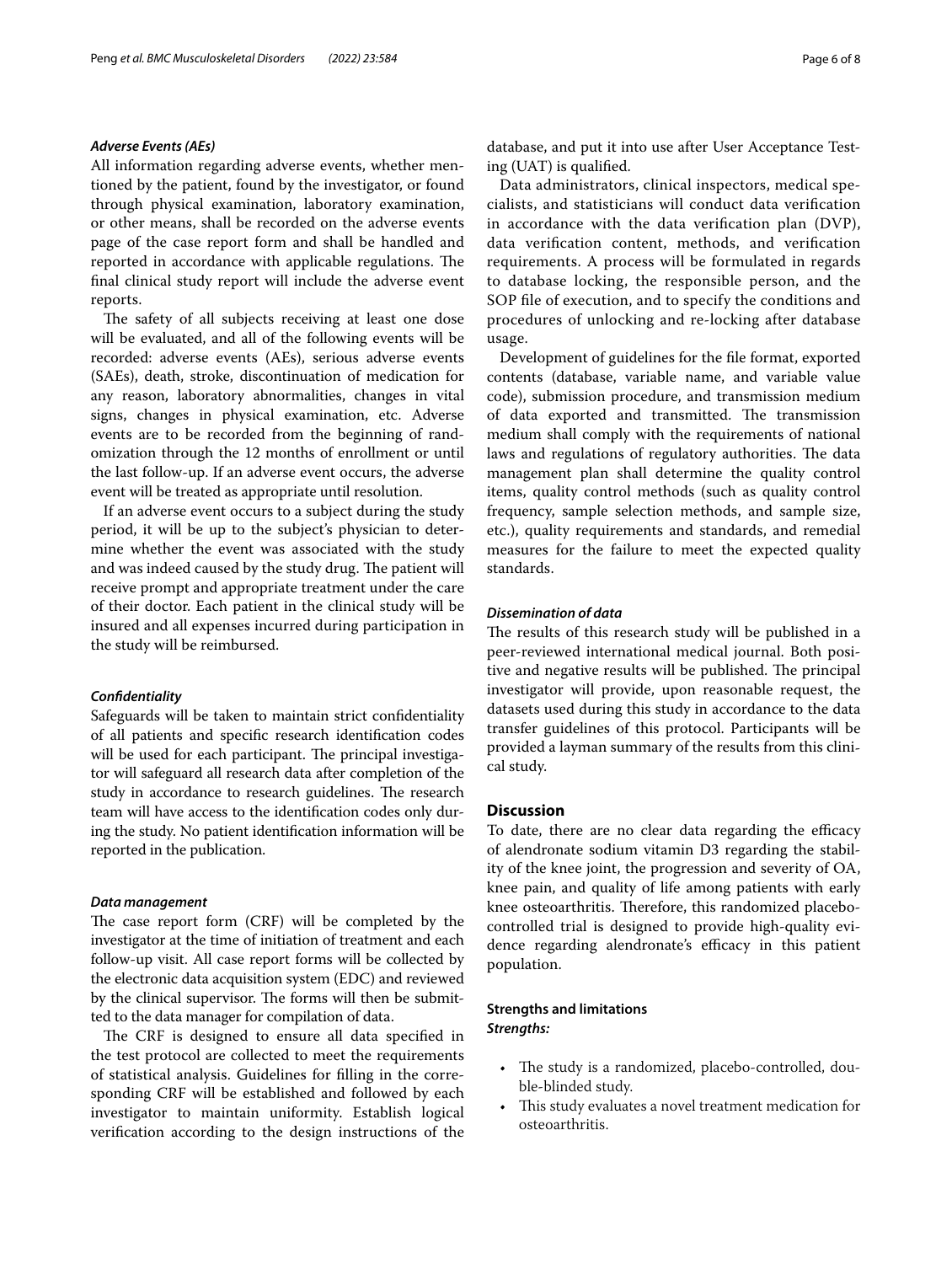This study will provide data on cartilage structural changes, as well as quality of life and pain changes related to the medication use.

# *Limitations:*

- Follow-up for knee replacement will be over a period of 2 years which may not be long enough in patients with early osteoarthritis.
- Although this study will provide guidance regarding the effects of alendronate, we will not be able to determine the ideal treatment length for osteoarthritis.

#### **Abbreviations**

OA: Osteoarthritis; WORMS: Whole-Organ Magnetic Resonance Imaging Score; KOA: Knee osteoarthritis; DMOADs: Disease-modifying drugs; OAI: Osteoarthritis Initiative; JSN: Joint space narrowing.

# **Supplementary Information**

The online version contains supplementary material available at [https://doi.](https://doi.org/10.1186/s12891-022-05521-4) [org/10.1186/s12891-022-05521-4](https://doi.org/10.1186/s12891-022-05521-4).

<span id="page-6-11"></span><span id="page-6-10"></span>Additional file 1: Supplementary Figure 1. The different features incorporated within the WORMS scale.

<span id="page-6-4"></span>**Additional fle 2: Supplementary Figure 2.** The fourteen articularsurface regions of each feature within the WORMS scale.

**Additional fle 3: Supplementary Table 1.** The sequence and param‑ eters of the MRI unit used in our center.

#### **Acknowledgements**

Not applicable

#### **Authors' contributions**

HMP was responsible for composing the manuscript for this study protocol. HMP, XSW generated the idea and wrote the manuscript; YL, BF searched the literature; HMP, YL, BF calculated the sample size and performed statistical analysis; WWQ, DZC, ChangZ, ZJY, YY, ChiZ, SCW collected and checked the data, and they revised the manuscript. All authors met and discussed all aspects of the study and provided fnal approval of the manuscript.

#### **Funding**

This research received no special grant from any funding agencies in public, commercial or non-proft organizations.

#### **Availability of data and materials**

All data generated or analyzed during this study are included in this published article and its supplementary information fles.

# **Declarations**

#### **Ethics approval and consent to participate**

The study was approved by the Ethics Committee of Peking Union Medical College Hospital. Written informed consent will be sought from all participants.

#### **Consent for publication**

Not Applicable.

#### **Competing interests**

The authors declare that they have no competing interests.

#### **Author details**

<sup>1</sup> Department of Orthopaedic Surgery, State Key Laboratory of Complex Severe and Rare Diseases, Peking Union Medical College Hospital, Chinese Academy of Medical Science and Peking Union Medical College, No.1, Shuaifuyuan Wangfujing, Dongcheng District, Beijing 100730, China. 2 <sup>2</sup> Department of Joint Surgery, Center for Orthopaedic Surgery, The Third Affiliated Hospital of Southern Medical University, Guangzhou 510630, China. <sup>3</sup> Department of Orthopaedic Surgery, Zhongshan Hospital Fudan University, Shanghai 200032, China.

# Received: 19 December 2021 Accepted: 9 June 2022

#### **References**

- <span id="page-6-0"></span>Murray CJ, Vos T, Lozano R, Naghavi M, Flaxman AD, Michaud C, et al. Disability-adjusted life years (DALYs) for 291 diseases and injuries in 21 regions, 1990–2010: a systematic analysis for the Global Burden of Disease Study 2010. Lancet (London, England). 2012;380(9859):2197–223. [https://doi.org/10.1016/s0140-6736\(12\)61689-4](https://doi.org/10.1016/s0140-6736(12)61689-4).
- <span id="page-6-1"></span>2. Cross M, Smith E, Hoy D, Nolte S, Ackerman I, Fransen M, et al. The global burden of hip and knee osteoarthritis: estimates from the global burden of disease 2010 study. Ann Rheum Dis. 2014;73(7):1323–30. [https://doi.](https://doi.org/10.1136/annrheumdis-2013-204763) [org/10.1136/annrheumdis-2013-204763](https://doi.org/10.1136/annrheumdis-2013-204763).
- <span id="page-6-2"></span>3. Hochberg MC, Lawrence RC, Everett DF, Cornoni-Huntley J. Epidemiologic associations of pain in osteoarthritis of the knee: data from the National Health and Nutrition Examination Survey and the National Health and Nutrition Examination-I Epidemiologic Follow-up Survey. Semin Arthritis Rheum. 1989;18(4 Suppl 2):4–9. [https://doi.org/10.1016/](https://doi.org/10.1016/0049-0172(89)90008-5) [0049-0172\(89\)90008-5.](https://doi.org/10.1016/0049-0172(89)90008-5)
- 4. Summers MN, Haley WE, Reveille JD, Alarcón GS. Radiographic assessment and psychologic variables as predictors of pain and functional impairment in osteoarthritis of the knee or hip. Arthritis Rheum. 1988;31(2):204–9.<https://doi.org/10.1002/art.1780310208>.
- 5. Felson DT, Chaisson CE, Hill CL, Totterman SM, Gale ME, Skinner KM, et al. The association of bone marrow lesions with pain in knee osteoarthritis. Ann Intern Med. 2001;134(7):541–9. [https://doi.org/10.7326/0003-4819-](https://doi.org/10.7326/0003-4819-134-7-200104030-00007) [134-7-200104030-00007](https://doi.org/10.7326/0003-4819-134-7-200104030-00007).
- <span id="page-6-3"></span>6. Hirasawa Y, Okajima S, Ohta M, Tokioka T. Nerve distribution to the human knee joint: anatomical and immunohistochemical study. Int Orthop. 2000;24(1):1–4. [https://doi.org/10.1007/s002640050001.](https://doi.org/10.1007/s002640050001)
- <span id="page-6-5"></span>7. Conaghan PG, Peloso PM, Everett SV, Rajagopalan S, Black CM, Mavros P, et al. Inadequate pain relief and large functional loss among patients with knee osteoarthritis: evidence from a prospective multinational longitudinal study of osteoarthritis real-world therapies. Rheumatology (Oxford). 2015;54(2):270–7. [https://doi.org/10.1093/rheumatology/keu332.](https://doi.org/10.1093/rheumatology/keu332)
- <span id="page-6-6"></span>8. Moreau M, Rialland P, Pelletier JP, Martel-Pelletier J, Lajeunesse D, Boileau C, et al. Tiludronate treatment improves structural changes and symptoms of osteoarthritis in the canine anterior cruciate ligament model. Arthritis Res Ther. 2011;13(3):R98. [https://doi.org/10.1186/ar3373.](https://doi.org/10.1186/ar3373)
- 9. Khorasani MS, Diko S, Hsia AW, Anderson MJ, Genetos DC, Haudenschild DR, et al. Efect of alendronate on post-traumatic osteoarthritis induced by anterior cruciate ligament rupture in mice. Arthritis Res Ther. 2015;17(1):30.<https://doi.org/10.1186/s13075-015-0546-0>.
- <span id="page-6-7"></span>10. Panahifar A, Maksymowych WP, Doschak MR. Potential mechanism of alendronate inhibition of osteophyte formation in the rat model of posttraumatic osteoarthritis: evaluation of elemental strontium as a molecular tracer of bone formation. Osteoarthritis Cartilage. 2012;20(7):694–702. [https://doi.org/10.1016/j.joca.2012.03.021.](https://doi.org/10.1016/j.joca.2012.03.021)
- <span id="page-6-8"></span>11. Neogi T, Li S, Peloquin C, Misra D, Zhang Y. Effect of bisphosphonates on knee replacement surgery. Ann Rheum Dis. 2018;77(1):92–7. [https://doi.](https://doi.org/10.1136/annrheumdis-2017-211811) [org/10.1136/annrheumdis-2017-211811](https://doi.org/10.1136/annrheumdis-2017-211811).
- <span id="page-6-9"></span>12. Vaysbrot EE, Osani MC, Musetti MC, McAlindon TE, Bannuru RR. Are bisphosphonates efficacious in knee osteoarthritis? A meta-analysis of randomized controlled trials. Osteoarthritis Cartilage. 2018;26(2):154–64. [https://doi.org/10.1016/j.joca.2017.11.013.](https://doi.org/10.1016/j.joca.2017.11.013)